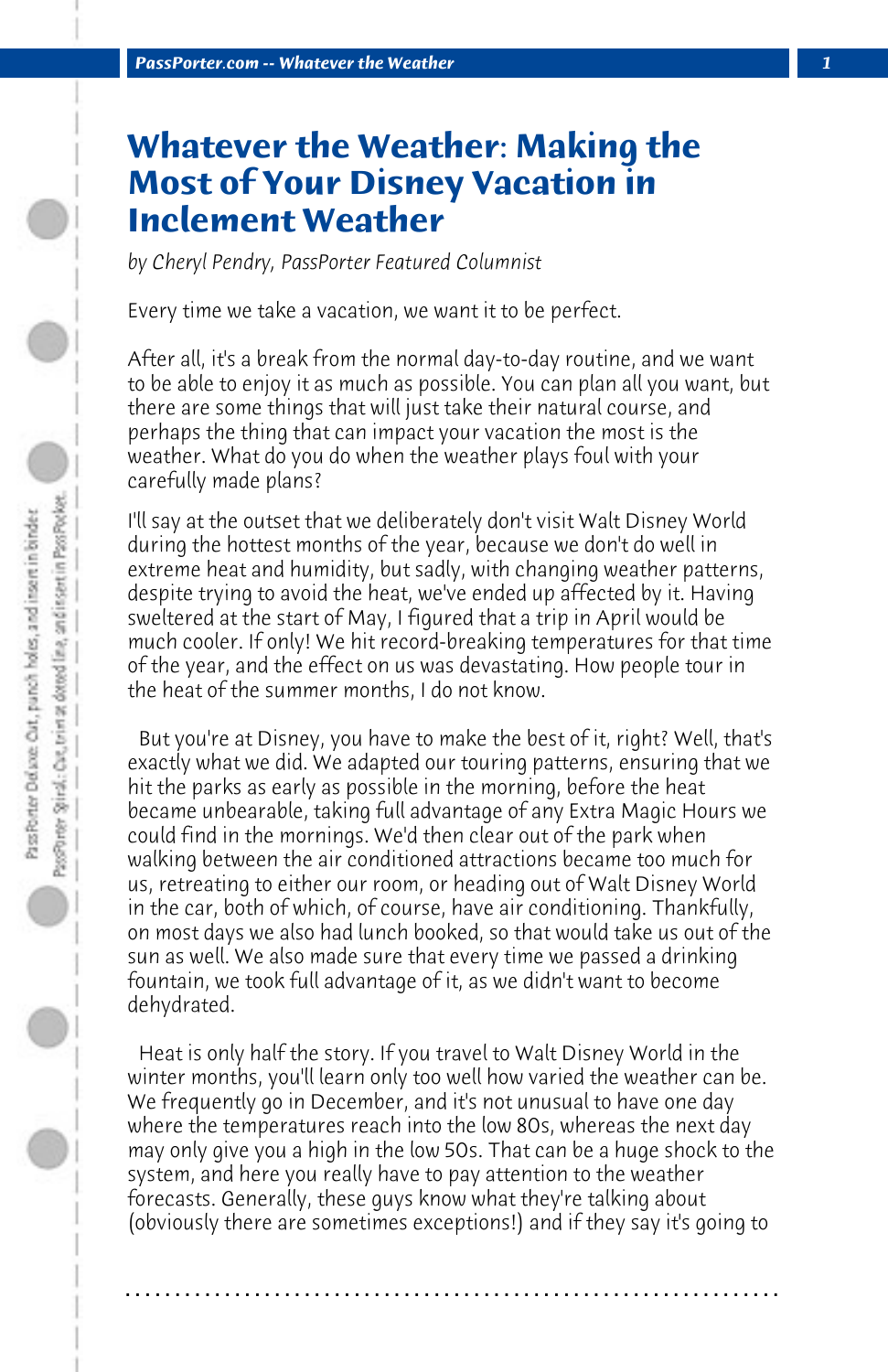be cold, take notice and dress accordingly. There's nothing worse than wandering around the parks, freezing, and having to buy a new sweatshirt. I know a lot of us have been there before, and it certainly grates on me when you know ther's another cozy layer sitting back in your room that you could've brought with you.

We've talked about temperatures so far, but what about the weather that comes with them? When it's sunny, and perhaps not too hot, it's perfect weather for touring, but be sure to lather up with suntan lotion, especially if you're prone to sunburn, like I am. And do't forget, once may not be enough -- the effects can wear off quickly in the intense Florida sun. A hat is also a good idea to stop any burning on top, if you see what I mean. Again, think about rehydration.

 When the rain comes, the traditional wisdom if you're a Disney fan is to get yourself out to the parks, as crowds will lessen when it's wet. You won't find many attractions closed in the rain, although Test Track can be a notable exception, and many are inside, with indoor waiting areas, so you won't get that soaked. Some of my fondest memories are of being in the parks when it's been tipping down with rain. Seriously!

 Sometimes the rain is a blessed relief after the searing heat, but at other times with lower crowds, you can have some unexpected fun. I've never forgotten the time we found Tigger at Disney & #39;s Hollywood Studios, with no guests around to do meet and greets with him. Obviously bored, he was playing around, jumping up and down in the puddles, much to the consternation of his handler. Now that's what I call a magical memory!

 Florida is often subject to extreme weather, and while we've never been affected by hurricane season, we have experienced some pretty severe storms. We've seen torrential rain pour down for hours, and hours, and hours. New Year's Eve 2002 into 2003 was a classic, with a downpour that started at around 7:00 pm, and continued until the early hours of the morning. It meant the midnight showing of IllumiNations was a complete washout, but despite getting drenched watching it, I'm glad we did, as there was almost no-one else around, everyone else having given up much earlier in the evening. Again, it's something that sticks in my memory.

 Another memory is the night of what was verging on a tropical storm. It was Christmas Eve, and we were trying to get from the Beach Club Villas to the BoardWalk for dinner at the Flying Fish Cafe. We decided to take the Friendship across Crescent Lake, and as we waited for one to arrive, the sky opened, and we were in the middle of an intense storm, complete with thunder, lightning, and severe winds. Sheltering

**. . . . . . . . . . . . . . . . . . . . . . . . . . . . . . . . . . . . . . . . . . . . . . . . . . . . . . . . . . . . . . . . . .**